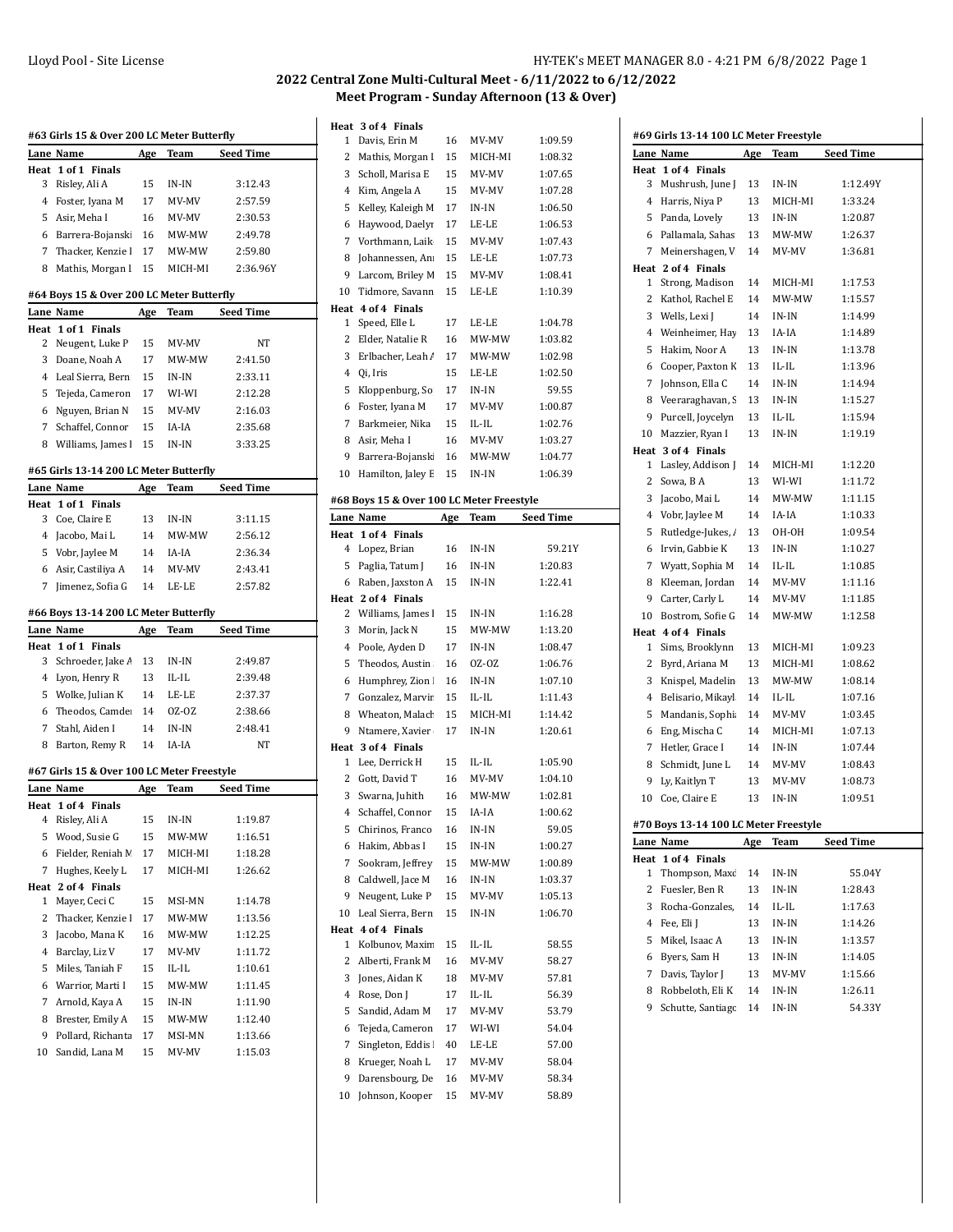| IY-TEK's MEET MANAGER 8.0 - 4:21 PM  6/8/2022  Page 2 |
|-------------------------------------------------------|
|-------------------------------------------------------|

| Heat      | 2 (#70 Boys 13-14 100 LC Meter Freestyle)     |     |             |                  |
|-----------|-----------------------------------------------|-----|-------------|------------------|
| 1         | Jones, Jack A                                 | 14  | IN-IN       | 1:12.74          |
| 2         | Brown, Joel K                                 | 14  | IL-IL       | 1:11.59          |
| 3         | Larson, Owen W                                | 14  | MSI-MN      | 1:09.34          |
| 4         | Sandid, Karim M                               | 13  | MV-MV       | 1:06.93          |
| 5         | Corbett, Kyle G                               | 14  | MICH-MI     | 1:06.89          |
| 6         | Vaughn, Matthev                               | 14  | IN-IN       | 1:06.92          |
| 7         | Barton, Remy R                                | 14  | IA-IA       | 1:07.20          |
| 8         | Hampton, Tim R                                | 14  | IN-IN       | 1:10.42          |
| 9         | Ganchev, Nic M                                | 13  | IN-IN       | 1:12.48          |
| 10        | Qualls, Trent A                               | 14  | IN-IN       | 1:12.86          |
| Heat      | 3 of 4 Finals                                 |     |             |                  |
| 1         | Rogers, Jake Z                                | 13  | $IN-IN$     | 1:06.00          |
| 2         | Lyon, Henry R                                 | 13  | IL-IL       | 1:05.80          |
| 3         | Wong, Zachary B                               | 14  | IL-IL       | 1:05.78          |
| 4         | Jackson, EJ A                                 | 13  | IN-IN       | 1:04.99          |
| 5         | Mellencamp, Lan                               | 14  | IN-IN       | 1:04.68          |
| 6         | Kim, Paul P                                   | 14  | MV-MV       | 1:04.76          |
| 7         | Garay, Roman I                                | 14  | IN-IN       | 1:05.14          |
| 8         | Cook, Jaxon J                                 | 14  | IN-IN       | 1:05.79          |
| 9         | Waters Jr., Ja'Von                            | 14  | MICH-MI     | 1:05.89          |
| 10        | Stahl, Aiden I                                | 14  | $IN-IN$     | 1:06.49          |
| Heat      | 4 of 4 Finals                                 |     |             |                  |
| 1         | McDowell, Avery                               | 14  | IL-IL       | 1:04.21          |
| 2         | Cremin, Luke A                                | 14  | MV-MV       | 1:02.38          |
| 3         | Schroeder, Jake /                             | 13  | IN-IN       | 1:01.94          |
| 4         | Ziser, Brett A                                | 14  | MV-MV       | 1:00.92          |
| 5         | Theodos, Camde                                | 14  | OZ-OZ       | 58.94            |
| 6         | Patterson, Riggs                              | 14  | MV-MV       | 1:00.85          |
| 7         | Voros, Tyler E                                | 14  | MV-MV       | 1:01.87          |
| 8         | Kline, Garrett E                              | 14  | IN-IN       | 1:02.28          |
| 9         | Crail, Gavin M                                | 13  | $IN-IN$     | 1:03.65          |
| 10        | Orr, Mason N                                  | 14  | MW-MW       | 1:04.39          |
|           |                                               |     |             |                  |
|           | #71 Girls 15 & Over 200 LC Meter Breaststroke |     |             |                  |
|           | Lane Name                                     | Age | Team        | <b>Seed Time</b> |
| Heat<br>1 | 1 of 1 Finals<br>Miles, Taniah F              | 15  | IL-IL       | 3:32.01          |
| 2         | Pollard, Richanta                             | 17  | MSI-MN      | 3:21.00          |
| 3         | Kloppenburg, So                               | 17  | IN-IN       | 3:10.87          |
| 4         | Davis, Erin M                                 | 16  | MV-MV       | 3:06.31          |
| 5         | Kelley, Kaleigh M                             | 17  | $IN-IN$     | 2:53.07          |
|           | 6 Kim, Angela A                               | 15  | MV-MV       | 3:05.31          |
| 7         | Warrior, Marti I                              | 15  | MW-MW       | 3:08.27          |
| 8         | Scholl, Marisa E                              | 15  | MV-MV       | 3:20.25          |
| 9         | Fielder, Reniah M                             | 17  | MICH-MI     | 3:30.44          |
|           | 10 Wood, Susie G                              | 15  | MW-MW       | 3:54.79          |
|           |                                               |     |             |                  |
|           | #72 Boys 15 & Over 200 LC Meter Breaststroke  |     |             |                  |
|           | Lane Name                                     | Age | <b>Team</b> | <b>Seed Time</b> |
| Heat      | 1 of 2<br><b>Finals</b>                       |     |             |                  |
| 4         | Theodos, Austin                               | 16  | 0Z-0Z       | 3:20.52          |
| 5         | Sookram, Jeffrey                              | 15  | MW-MW       | 2:53.20          |
| 6         | Minnich, Kai-We                               | 15  | $IN-IN$     | 2:57.83          |

| Heat    | 2 of 2 Finals                             |          |                 |                    |  |
|---------|-------------------------------------------|----------|-----------------|--------------------|--|
| 2       | Darensbourg, De                           | 16       | MV-MV           | 2:49.17            |  |
| 3       | Lee, Derrick H                            | 15       | IL-IL           | 2:41.26            |  |
| 4       | Nguyen, Brian N                           | 15       | MV-MV           | 2:37.85            |  |
| 5       | Krueger, Noah L                           | 17       | MV-MV           | 2:31.47            |  |
| 6       | Chirinos, Franco                          | 16       | IN-IN           | 2:34.67            |  |
| 7       | Hakim, Abbas I                            | 15       | IN-IN           | 2:38.97            |  |
| 8       | Doane, Noah A                             | 17       | MW-MW           | 2:45.44            |  |
| 9       | Schaffel, Connor                          | 15       | IA-IA           | 2:50.62            |  |
|         |                                           |          |                 |                    |  |
|         | #73 Girls 13-14 200 LC Meter Breaststroke |          |                 |                    |  |
|         | Lane Name                                 | Age      | Team            | Seed Time          |  |
| Heat    | 1 of 2 Finals                             |          |                 |                    |  |
| 4       | Pallamala, Sahas                          | 13       | MW-MW           | 3:58.68            |  |
| 5       | Hakim, Noor A                             | 13       | IN-IN           | 3:32.69            |  |
| 6       | Carter, Carly L                           | 14       | MV-MV           | 3:40.53            |  |
| 7       | Mushrush, June J                          | 13       | IN-IN           | NΤ                 |  |
|         | Heat 2 of 2 Finals                        |          |                 |                    |  |
| 1       | Bostrom, Sofie G                          | 14       | MW-MW           | 3:30.70            |  |
| 2       | Knispel, Madelin                          | 13       | MW-MW           | 3:18.21            |  |
| 3       | Kathol, Rachel E                          | 14       | MW-MW           | 3:12.88            |  |
| 4       | Jimenez, Sofia G                          | 14       | LE-LE           | 2:58.22            |  |
| 5       | Eng, Mischa C                             | 14       | MICH-MI         | 2:50.76            |  |
| 6       | Irvin, Gabbie K                           | 13       | $IN-IN$         | 2:54.02            |  |
| 7       | Ly, Kaitlyn T                             | 13       | MV-MV           | 3:07.81            |  |
| 8       | Asir, Castiliya A                         | 14       | MV-MV           | 3:16.04            |  |
| 9       | Veeraraghavan, S                          | 13       | IN-IN           | 3:27.13            |  |
| 10      | Johnson, Ella C                           | 14       | IN-IN           | 3:31.54            |  |
|         |                                           |          |                 |                    |  |
|         |                                           |          |                 |                    |  |
|         | #74 Boys 13-14 200 LC Meter Breaststroke  |          |                 |                    |  |
|         | Lane Name                                 | Age      | Team            | <b>Seed Time</b>   |  |
| Heat    | 1 of 3 Finals                             |          |                 |                    |  |
| 4       | Robbeloth, Eli K                          | 14       | IN-IN           | NΤ                 |  |
| 5       | Rocha-Gonzales,                           | 14       | IL-IL           | 3:54.72            |  |
| 6       | Qualls, Trent A                           | 14       | IN-IN           | 4:33.27            |  |
| Heat    | 2 of 3 Finals                             |          |                 |                    |  |
| 1       | Jones, Jack A                             | 14       | IN-IN           | 3:53.14            |  |
| 2       | Brown, Joel K                             | 14       | IL-IL           | 3:28.30            |  |
| 3       | Sandid, Karim M                           | 13       | MV-MV           | 3:23.40            |  |
| 4       | Cook, Jaxon J                             | 14       | IN-IN           | 3:21.04            |  |
| 5       | Waters Jr., Ja'Von                        | 14       | MICH-MI         | 3:10.30            |  |
| 6       | Lyon, Henry R                             | 13       | IL-IL           | 3:11.35            |  |
| 7       | Mikel, Isaac A                            | 13       | $IN-IN$         | 3:23.12            |  |
| 8       | Chan, Jagger J                            | 13       | IN-IN           | 3:24.13            |  |
| 9       | Davis, Taylor J                           | 13       | MV-MV           | 3:47.01            |  |
| Heat    | 3 of 3<br><b>Finals</b>                   |          |                 |                    |  |
| 1       | Kim, Paul P                               | 14       | MV-MV           | 3:03.00            |  |
| 2       | Orr, Mason N                              | 14       | MW-MW           | 3:01.87            |  |
| 3       | Crail, Gavin M                            | 13       | IN-IN           | 2:54.47            |  |
| 4       | Theodos, Camde                            | 14       | 0Z-OZ           | 2:50.58            |  |
| 5       | Wolke, Julian K                           | 14       | LE-LE           | 2:45.55            |  |
| 6       | Johannessen, The                          | 13       | LE-LE           | 2:47.40            |  |
| 7       | Patterson, Riggs                          | 14       | MV-MV           | 2:51.42            |  |
| 8       | Stahl, Aiden I                            | 14       | IN-IN           | 2:58.25            |  |
| 9<br>10 | McDowell, Avery<br>Larson, Owen W         | 14<br>14 | IL-IL<br>MSI-MN | 3:01.95<br>3:07.96 |  |

|    | #75 Girls 15 & Over 100 LC Meter Backstroke |            |         |           |
|----|---------------------------------------------|------------|---------|-----------|
|    | Lane Name                                   | Age        | Team    | Seed Time |
|    | Heat 1 of 3 Finals                          |            |         |           |
| 2  | Hughes, Keely L                             | 17         | MICH-MI | 1:37.50   |
| 3  | Mayer, Ceci C                               | 15         | MSI-MN  | 1:28.33   |
| 4  | Pollard, Richanta                           | 17         | MSI-MN  | 1:25.25   |
| 5  | Barclay, Liz V                              | 17         | MV-MV   | 1:22.25   |
| 6  | Arnold, Kaya A                              | 15         | IN-IN   | 1:23.38   |
| 7  | Risley, Ali A                               | 15         | IN-IN   | 1:28.24   |
| 8  | Thacker, Kenzie I                           | 17         | MW-MW   | 1:34.43   |
| 9  | Wood, Susie G                               | 15         | MW-MW   | 1:37.99   |
|    | Heat 2 of 3 Finals                          |            |         |           |
| 1  | Sandid, Lana M                              | 15         | MV-MV   | 1:21.43   |
| 2  | Warrior, Marti I                            | 15         | MW-MW   | 1:20.15   |
| 3  | Barrera-Bojansk                             | 16         | MW-MW   | 1:19.29   |
| 4  | Hamilton, Jaley E                           | 15         | $IN-IN$ | 1:17.87   |
| 5  | Jacobo, Mana K                              | 16         | MW-MW   | 1:17.50   |
| 6  | Qi, Iris                                    | 15         | LE-LE   | 1:17.57   |
| 7  | Kim, Angela A                               | 15         | MV-MV   | 1:19.12   |
| 8  | Brester, Emily A                            | 15         | MW-MW   | 1:20.01   |
| 9  | Kloppenburg, So                             | 17         | IN-IN   | 1:20.43   |
| 10 | Tidmore, Savann                             | 15         | LE-LE   | 1:21.60   |
|    | Heat 3 of 3 Finals                          |            |         |           |
| 1  | Larcom, Briley M                            | 15         | MV-MV   | 1:15.36   |
| 2  | Haywood, Daelyı                             | 17         | LE-LE   | 1:14.23   |
| 3  | Vorthmann, Laik                             | 15         | MV-MV   | 1:12.80   |
| 4  | Davis, Erin M                               | 16         | MV-MV   | 1:11.31   |
| 5  | Elder, Natalie R                            | 16         | MW-MW   | 1:09.52   |
| 6  | Erlbacher, Leah /                           | 17         | MW-MW   | 1:11.25   |
| 7  | Asir, Meha I                                | 16         | MV-MV   | 1:11.55   |
| 8  | Foster, Iyana M                             | 17         | MV-MV   | 1:13.27   |
| 9  | Barkmeier, Nika                             | 15         | IL-IL   | 1:15.02   |
| 10 | Kelley, Kaleigh M                           | 17         | IN-IN   | 1:16.52   |
|    |                                             |            |         |           |
|    | #76 Boys 15 & Over 100 LC Meter Backstroke  |            |         |           |
|    | Lane Name                                   | <u>Age</u> | Team    | Seed Time |
| 4  | Heat 1 of 3 Finals<br>Morin, Jack N         | 15         | MW-MW   | 1:54.39   |
| 5  | Paglia, Tatum J                             | 16         | IN-IN   | 1:32.14   |
| 6  | Darensbourg, De                             | 16         | MV-MV   | 1:48.52   |
|    | Heat 2 of 3 Finals                          |            |         |           |
| 1  | Wheaton, Malach                             | 15         | MICH-MI | 1:29.52   |
| 2  | Humphrey, Zion                              | 16         | IN-IN   | 1:23.88   |
| 3  | Gonzalez, Marvir                            | 15         | IL-IL   | 1:23.04   |
|    | Theodos, Austin                             |            | 0Z-0Z   |           |
| 4  |                                             | 16         |         | 1:19.87   |
| 5  | Sookram, Jeffrey                            | 15         | MW-MW   | 1:18.01   |
| 6  | Hakim, Abbas I                              | 15         | IN-IN   | 1:19.03   |
| 7  | Poole, Ayden D                              | 17         | IN-IN   | 1:20.55   |
| 8  | Williams, James !                           | 15         | IN-IN   | 1:23.28   |
|    | Lopez, Brian                                | 16         | IN-IN   | 1:25.22   |
| 9  |                                             |            |         |           |
| 10 | Raben, Jaxston A                            | 15         | IN-IN   | 1:31.81   |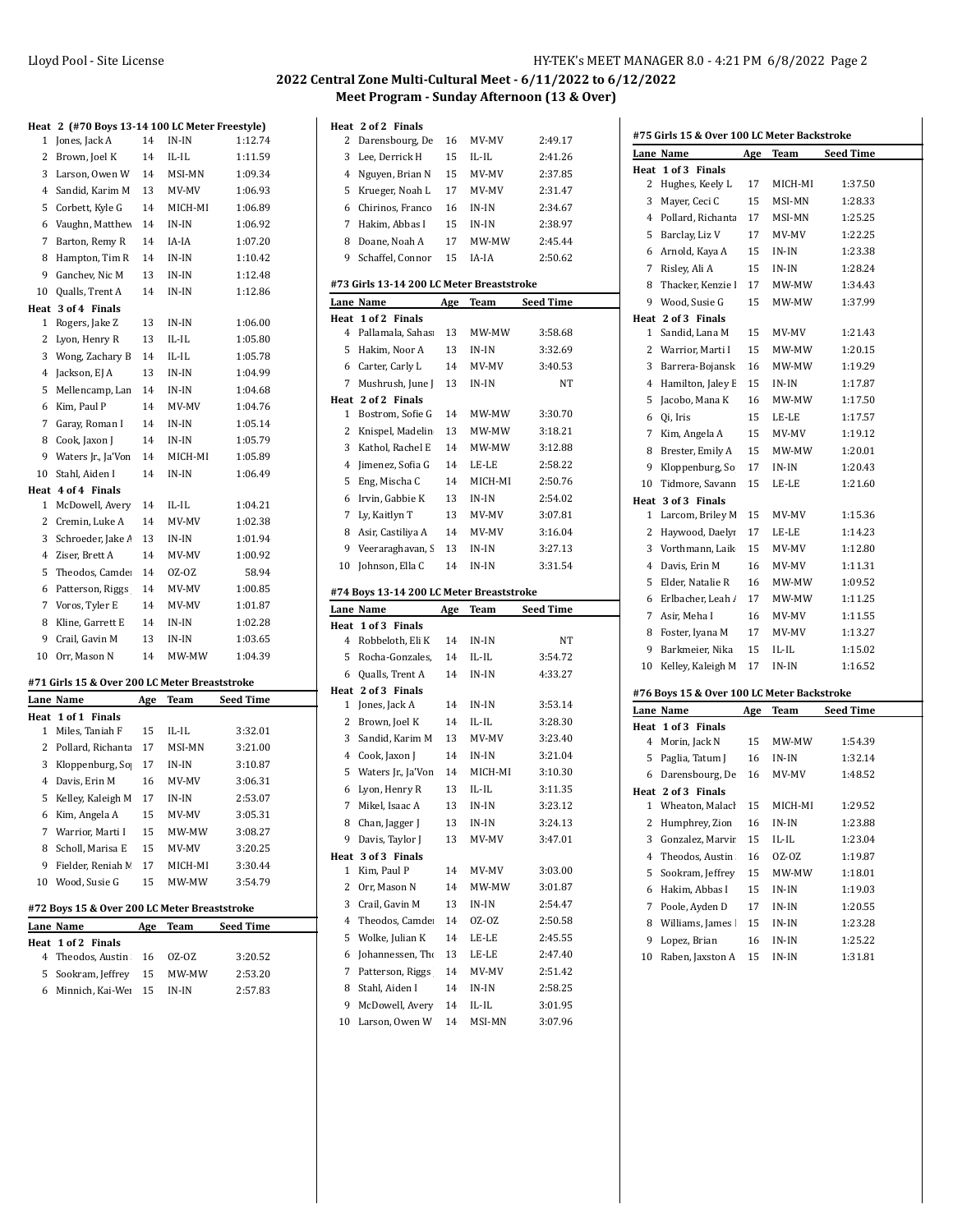13 IN-IN 1:34.40

**Heat 2 of 4 Finals**<br>2 Fee, Eli J

| Heat           |                                         |          |                  | 3 (#76 Boys 15 & Over 100 LC Meter Backstroke) |
|----------------|-----------------------------------------|----------|------------------|------------------------------------------------|
| 1              | Swarna, Juhith                          | 16       | MW-MW            | 1:14.10                                        |
| 2              | Kolbunov, Maxin                         | 15       | IL-IL            | 1:08.08                                        |
| 3              | Johnson, Kooper                         | 15       | MV-MV            | 1:05.78                                        |
| 4              | Doane, Noah A                           | 17       | MW-MW            | 1:03.75                                        |
| 5              | Tejeda, Cameron                         | 17       | WI-WI            | 59.17                                          |
| 6              | Alberti, Frank M                        | 16       | MV-MV            | 1:01.79                                        |
| 7              | Gott, David T                           | 16       | MV-MV            | 1:04.93                                        |
| 8              | Neugent, Luke P                         | 15       | MV-MV            | 1:07.52                                        |
| 9              | Jones, Aidan K                          | 18       | MV-MV            | 1:14.05                                        |
| 10             | Leal Sierra, Bern                       | 15       | IN-IN            | 1:14.58                                        |
|                |                                         |          |                  |                                                |
|                | #77 Girls 13-14 100 LC Meter Backstroke |          |                  |                                                |
|                | Lane Name                               | Age      | Team             | <b>Seed Time</b>                               |
| Heat           | $1$ of $3$<br><b>Finals</b>             | 13       |                  |                                                |
| 1<br>2         | Mushrush, June J                        | 13       | $IN-IN$<br>MW-MW | 1:24.75Y                                       |
|                | Pallamala, Sahas                        | 14       |                  | 1:44.01                                        |
| 3              | Strong, Madison                         |          | MICH-MI          | 1:35.82                                        |
| 4              | Kathol, Rachel E                        | 14       | MW-MW            | 1:31.34                                        |
| 5              | Mazzier, Ryan I                         | 13       | $IN-IN$          | 1:29.60                                        |
| 6              | Johnson, Ella C                         | 14       | IN-IN            | 1:31.09                                        |
| 7              | Panda, Lovely                           | 13       | $IN-IN$          | 1:32.89                                        |
| 8              | Veeraraghavan, S                        | 13       | $IN-IN$          | 1:37.27                                        |
| 9              | Harris, Niya P                          | 13       | MICH-MI          | 1:47.26                                        |
| Heat<br>1      | 2 of 3 Finals<br>Irvin, Gabbie K        | 13       | IN-IN            | 1:25.86                                        |
| 2              | Purcell, Joycelyn                       | 13       | $IL$ - $IL$      | 1:24.17                                        |
| 3              | Weinheimer, Hay                         | 13       | IA-IA            | 1:23.29                                        |
| 4              |                                         | 14       | $IL-IL$          | 1:21.78                                        |
| 5              | Wyatt, Sophia M<br>Coe, Claire E        | 13       | $IN-IN$          | 1:18.45                                        |
|                |                                         | 13       | MW-MW            | 1:21.60                                        |
| 6              | Knispel, Madelin                        |          |                  |                                                |
| 7              | Hetler, Grace I                         | 14       | IN-IN            | 1:22.81                                        |
| 8<br>9         | Sims, Brooklynn                         | 13       | MICH-MI          | 1:23.72<br>1:25.74                             |
| 10             | Schmidt, June L<br>Lasley, Addison J    | 14<br>14 | MV-MV<br>MICH-MI | 1:26.09                                        |
| Heat           | 3 of 3 Finals                           |          |                  |                                                |
| 1              | Sowa, B A                               | 13       | WI-WI            | 1:17.62                                        |
| 2              | Kleeman, Jordan                         | 14       | MV-MV            | 1:17.03                                        |
| 3              | Eng, Mischa C                           | 14       | MICH-MI          | 1:16.28                                        |
| $\overline{4}$ | Byrd, Ariana M                          | 13       | MICH-MI          | 1:14.27                                        |
| 5              | Belisario, Mikayl                       | 14       | IL-IL            | 1:13.01                                        |
| 6              | Jimenez, Sofia G                        | 14       | LE-LE            | 1:13.37                                        |
| 7              | Mandanis, Sophi                         | 14       | MV-MV            | 1:15.46                                        |
| 8              | Rutledge-Jukes, /                       | 13       | OH-OH            | 1:16.39                                        |
| 9              | Asir, Castiliya A                       | 14       | MV-MV            | 1:17.19                                        |
| 10             | Cooper, Paxton K                        | 13       | $IL$ - $IL$      | 1:18.19                                        |
|                |                                         |          |                  |                                                |
|                | #78 Boys 13-14 100 LC Meter Backstroke  |          |                  |                                                |

| $\pi$ / 0 DOVS 15 17 100 BC MCKI DACKSHOKC |     |       |                  |  |  |
|--------------------------------------------|-----|-------|------------------|--|--|
| Lane Name                                  | Age | Team  | <b>Seed Time</b> |  |  |
| Heat 1 of 4 Finals                         |     |       |                  |  |  |
| 4 Schutte, Santiage 14 IN-IN               |     |       | 1:06.98Y         |  |  |
| 5 Fuesler. Ben R                           | -13 | IN-IN | 1:56.88          |  |  |
| 6 Thompson, Maxc 14 IN-IN                  |     |       | 1:03.38Y         |  |  |
|                                            |     |       |                  |  |  |

| 3              | Jones, Jack A                       | 14  | IN-IN       | 1:31.10          |
|----------------|-------------------------------------|-----|-------------|------------------|
| 4              | Kim, Paul P                         | 14  | MV-MV       | 1:27.18          |
| 5              | Brown, Joel K                       | 14  | $IL$ - $IL$ | 1:24.89          |
| 6              | Byers, Sam H                        | 13  | $IN-IN$     | 1:27.10          |
| 7              | Ganchev, Nic M                      | 13  | IN-IN       | 1:27.51          |
| 8              | Davis, Taylor J                     | 13  | MV-MV       | 1:31.89          |
| 9              | Robbeloth, Eli K                    | 14  | $IN-IN$     | 1:45.71          |
| Heat           | 3 of 4 Finals                       |     |             |                  |
| 1              | Estrada, Ian A                      | 14  | IL-IL       | 1:23.89          |
| 2              | Rogers, Jake Z                      | 13  | $IN-IN$     | 1:22.94          |
| 3              | Sandid, Karim M                     | 13  | MV-MV       | 1:19.51          |
| 4              | Jackson, EJ A                       | 13  | IN-IN       | 1:18.68          |
| 5              | Barton, Remy R                      | 14  | IA-IA       | 1:15.89          |
| 6              | Mellencamp, Lan                     | 14  | IN-IN       | 1:16.41          |
| 7              | Voros, Tyler E                      | 14  | MV-MV       | 1:18.78          |
| 8              | Larson, Owen W                      | 14  | MSI-MN      | 1:21.88          |
| 9              | Vaughn, Matthev                     | 14  | IN-IN       | 1:23.16          |
| 10             | Mikel, Isaac A                      | 13  | IN-IN       | 1:24.65          |
| Heat           | 4 of 4 Finals                       |     |             |                  |
| 1              | Kline, Garrett E                    | 14  | IN-IN       | 1:15.11          |
| 2              | Crail, Gavin M                      | 13  | $IN-IN$     | 1:13.99          |
| 3              | Cremin, Luke A                      | 14  | MV-MV       | 1:12.91          |
| 4              | Orr. Mason N                        | 14  | MW-MW       | 1:10.62          |
| 5              | Schroeder, Jake A                   | 13  | IN-IN       | 1:06.83          |
| 6              | Ziser, Brett A                      | 14  | MV-MV       | 1:10.45          |
| 7              | Johannessen, The                    | 13  | LE-LE       | 1:11.38          |
| 8              | Corbett, Kyle G                     | 14  | MICH-MI     | 1:13.67          |
| 9              | Wong, Zachary B                     | 14  | $IL$ - $IL$ | 1:14.72          |
| 10             | Garay, Roman I                      | 14  | $IN-IN$     | 1:15.15          |
|                | #79 Girls 15 & Over 200 LC Meter IM |     |             |                  |
|                | Lane Name                           | Age | Team        | <b>Seed Time</b> |
| Heat           | 1 of 3 Finals                       |     |             |                  |
| 3              | Wood, Susie G                       | 15  | MW-MW       | 3:23.38          |
| 4              | Fielder, Reniah M                   | 17  | MICH-MI     | 3:21.15          |
| 5              | Thacker, Kenzie I                   | 17  | MW-MW       | 3:05.53          |
| 6              | Risley, Ali A                       | 15  | IN-IN       | 3:15.26          |
| 7              | Sandid, Lana M                      | 15  | MV-MV       | 3:21.51          |
| Heat           | 2 of 3 Finals                       |     |             |                  |
| $\mathbf{1}$   | Brester, Emily A                    | 15  | MW-MW       | 2:57.51          |
| 2              | Scholl, Marisa E                    | 15  | MV-MV       | 2:55.97          |
| 3              | Hamilton, Jaley E                   | 15  | IN-IN       | 2:53.77          |
| $\overline{4}$ | Larcom, Briley M                    | 15  | MV-MV       | 2:48.64          |
| 5              | Vorthmann, Laik                     | 15  | MV-MV       | 2:45.92          |
| 6              | Johannessen, An                     | 15  | LE-LE       | 2:46.97          |
| 7              | Jacobo, Mana K                      | 16  | MW-MW       | 2:49.50          |
| 8              | Pollard, Richanta                   | 17  | MSI-MN      | 2:55.85          |
|                |                                     |     |             |                  |
| 9              | Barclay, Liz V                      | 17  | MV-MV       | 2:57.19          |

|      | Heat 3 of 3 Finals                 |     |         |           |
|------|------------------------------------|-----|---------|-----------|
| 1    | Barkmeier, Nika                    | 15  | IL-IL   | 2:43.53   |
| 2    | Kim, Angela A                      | 15  | MV-MV   | 2:42.41   |
| 3    | Foster, Ivana M                    | 17  | MV-MV   | 2:41.73   |
| 4    | Elder, Natalie R                   | 16  | MW-MW   | 2:38.09   |
| 5    | Kelley, Kaleigh M                  | 17  | IN-IN   | 2:31.43   |
|      |                                    |     |         |           |
| 6    | Asir, Meha I                       | 16  | MV-MV   | 2:34.11   |
| 7    | Qi, Iris                           | 15  | LE-LE   | 2:38.64   |
| 8    | Davis, Erin M                      | 16  | MV-MV   | 2:42.30   |
| 9    | Kloppenburg, So                    | 17  | IN-IN   | 2:43.21   |
| 10   | Mathis, Morgan I                   | 15  | MICH-MI | 2:44.44   |
|      | #80 Boys 15 & Over 200 LC Meter IM |     |         |           |
|      | Lane Name                          | Age | Team    | Seed Time |
| Heat | 1 of 3 Finals                      |     |         |           |
| 3    | Raben, Jaxston A                   | 15  | IN-IN   | 4:00.79   |
| 4    | Wheaton, Malach                    | 15  | MICH-MI | 3:38.74   |
| 5    | Paglia, Tatum J                    | 16  | IN-IN   | 3:23.45   |
| 6    | Morin, Jack N                      | 15  | MW-MW   | 3:33.92   |
| 7    | Darensbourg, De                    | 16  | MV-MV   | 3:55.77   |
|      | Caldwell, Jace M                   | 16  | IN-IN   | 2:18.00Y  |
| 8    | Heat 2 of 3 Finals                 |     |         |           |
| 1    | Williams, James !                  | 15  | IN-IN   | 3:03.59   |
| 2    | Theodos, Austin                    | 16  | OZ-OZ   | 2:47.43   |
| 3    |                                    | 17  | IL-IL   | 2:42.40   |
|      | Rose, Don J                        |     |         |           |
| 4    | Leal Sierra, Bern                  | 15  | IN-IN   | 2:36.35   |
| 5    | Lee, Derrick H                     | 15  | IL-IL   | 2:33.99   |
| 6    | Swarna, Juhith                     | 16  | MW-MW   | 2:36.28   |
| 7    | Sookram, Jeffrey                   | 15  | MW-MW   | 2:40.06   |
| 8    | Minnich, Kai-We                    | 15  | IN-IN   | 2:44.20   |
| 9    | Gonzalez, Marvir                   | 15  | IL-IL   | 2:58.60   |
| 10   | Poole, Ayden D                     | 17  | IN-IN   | 3:04.48   |
|      | Heat 3 of 3 Finals                 |     |         |           |
| 1    | Doane, Noah A                      | 17  | MW-MW   | 2:23.70   |
| 2    | Johnson, Kooper                    | 15  | MV-MV   | 2:22.37   |
| 3    | Tejeda, Cameron                    | 17  | WI-WI   | 2:20.95   |
| 4    | Alberti, Frank M                   | 16  | MV-MV   | 2:17.81   |
| 5    | Nguyen, Brian N                    | 15  | MV-MV   | 2:16.40   |
| 6    | Sandid, Adam M                     | 17  | MV-MV   |           |
|      |                                    |     |         | 2:16.93   |
| 7    | Krueger, Noah L                    | 17  | MV-MV   | 2:19.63   |
| 8    | Schaffel, Connor                   | 15  | IA-IA   | 2:21.00   |
| 9    | Hakim, Abbas I                     | 15  | IN-IN   | 2:23.35   |
|      | 10 Chirinos, Franco                | 16  | IN-IN   | 2:25.82   |
|      |                                    |     |         |           |
|      | #81 Girls 13-14 200 LC Meter IM    |     |         |           |
|      | Lane Name                          | Age | Team    | Seed Time |
|      | Heat 1 of 4 Finals                 |     |         |           |
| 4    | Purcell, Joycelyn                  | 13  | IL-IL   | NΤ        |
| 5    | Cooper, Paxton K                   | 13  | IL-IL   | 3:45.37   |
| 6    | Harris, Niya P                     | 13  | MICH-MI | 3:59.66   |
|      | Heat 2 of 4 Finals                 |     |         |           |
| 1    | Pallamala, Sahas                   | 13  | MW-MW   | 3:34.19   |
| 2    | Veeraraghavan, S                   | 13  | $IN-IN$ | 3:15.99   |
| 3    | Carter, Carly L                    | 14  | MV-MV   | 3:10.51   |
| 4    | Wells, Lexi J                      | 14  | IN-IN   | 3:10.11   |
| 5    | Lasley, Addison J                  | 14  | MICH-MI | 3:07.79   |
| 6    | Kathol, Rachel E                   | 14  | MW-MW   | 3:08.05   |
| 7    | Knispel, Madelin                   | 13  | MW-MW   | 3:10.18   |
| 8    | Weinheimer, Hay                    | 13  | IA-IA   | 3:10.81   |
| 9    | Strong, Madison                    | 14  | MICH-MI | 3:18.77   |
| 10   | Meinershagen, V                    | 14  | MV-MV   | 3:35.13   |